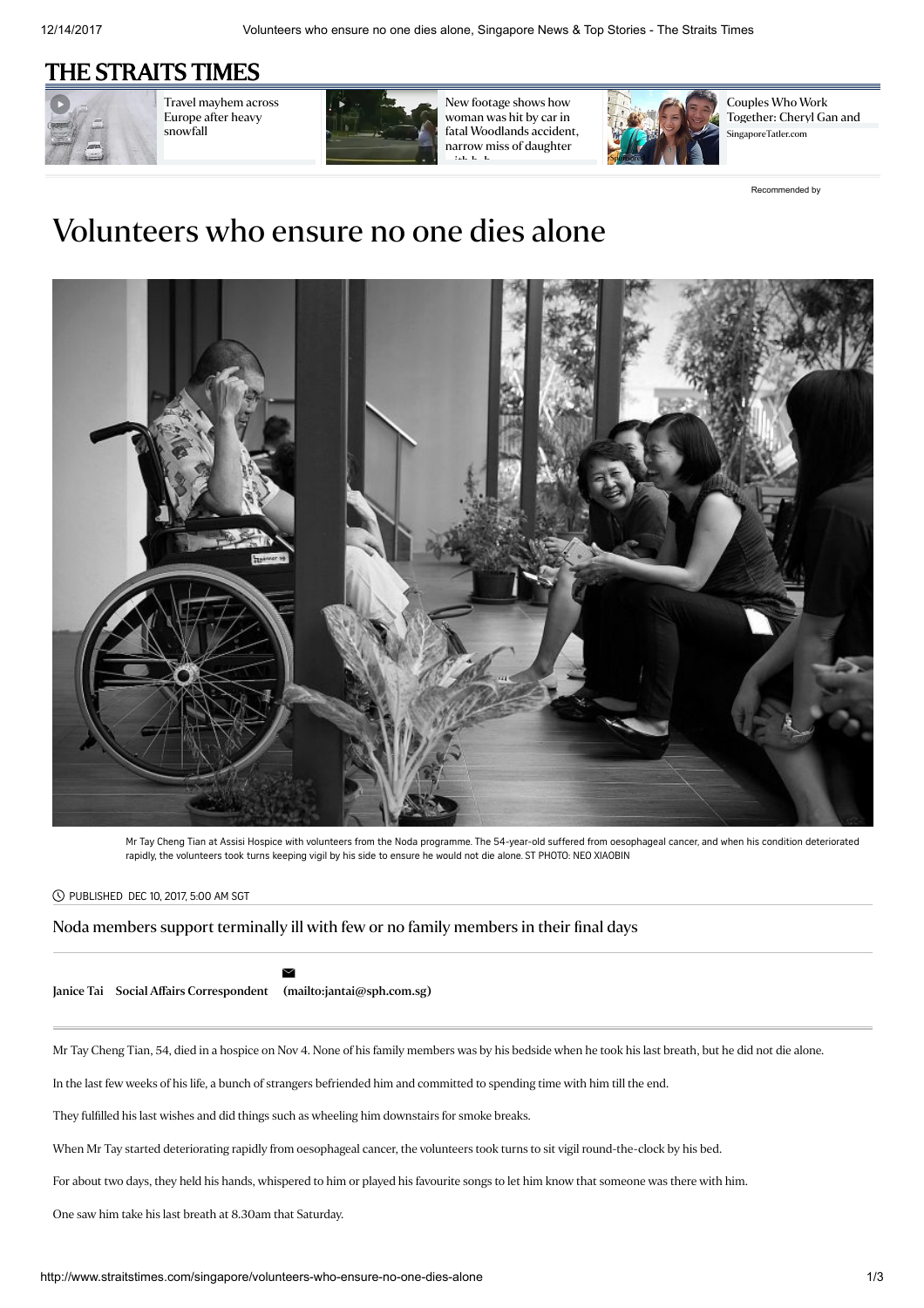ADVERTISING



"It was a privilege to be with him, knowing that he was comfortable enough with my presence to go at that moment," said Ms Angela Sho, 43, a volunteer with Assisi Hospice's No One Dies Alone (Noda) programme.

It is part of a small but growing movement to support dying people who have few or no family members or friends to accompany them in their final hours. Demand for the service is likely to grow as the number of elderly folk who live alone in Singapore surges.

The General Household Survey, released last year, shows the number of households comprising only residents aged 65 or older stood at 82,600. About half, or 41,200, are made up of residents who live alone. By 2030, the Government estimates the number of seniors who live alone will hit 83,000.

"Given the increasing trends of one-person and two-person households with the head of households over 65 years old, we foresee the number of persons who die alone may increase," said Ms Chee Wai Yee, chairman of the grief and bereavement work group at the Singapore Hospice Council.

Mr Tay was admitted to Assisi Hospice in September. The former odd-job worker was single and had two siblings. He was estranged from his brother but his sister visited him once a week.

"In home hospice care, as long as there are no reliable caregivers, our patients would not normally pass on alone at home.

"We would normally transfer them to a medical facility where the patient can be cared for," said a spokesman for HCA Hospice Care, the largest provider of home hospice care in Singapore. But doctors and nurses are often unable to be there for patients at the moment of death.

The first Noda programme was started in the United States by a nurse, Ms Sandra Clarke, at the Sacred Heart Medical Centre in Eugene, Oregon, in 2001. A dying patient had asked her during her ward rounds: "Will you stay with me?"

She said she would, after checking on the other patients. When she returned after checking on six other patients, she found him dead.



[Related](http://www.straitstimes.com/singapore/volunteers-who-ensure-no-one-dies-alone-the-story-of-mr-tay-cheng-tian) Story

[Volunteers](http://www.straitstimes.com/singapore/volunteers-who-ensure-no-one-dies-alone-the-story-of-mr-tay-cheng-tian) who ensure no one dies alone: Mr Tay Cheng Tian's final days



[Related](http://www.straitstimes.com/singapore/no-one-dies-alone-read-the-full-story-0) Story No one dies [alone:](http://www.straitstimes.com/singapore/no-one-dies-alone-read-the-full-story-0) Read the full story